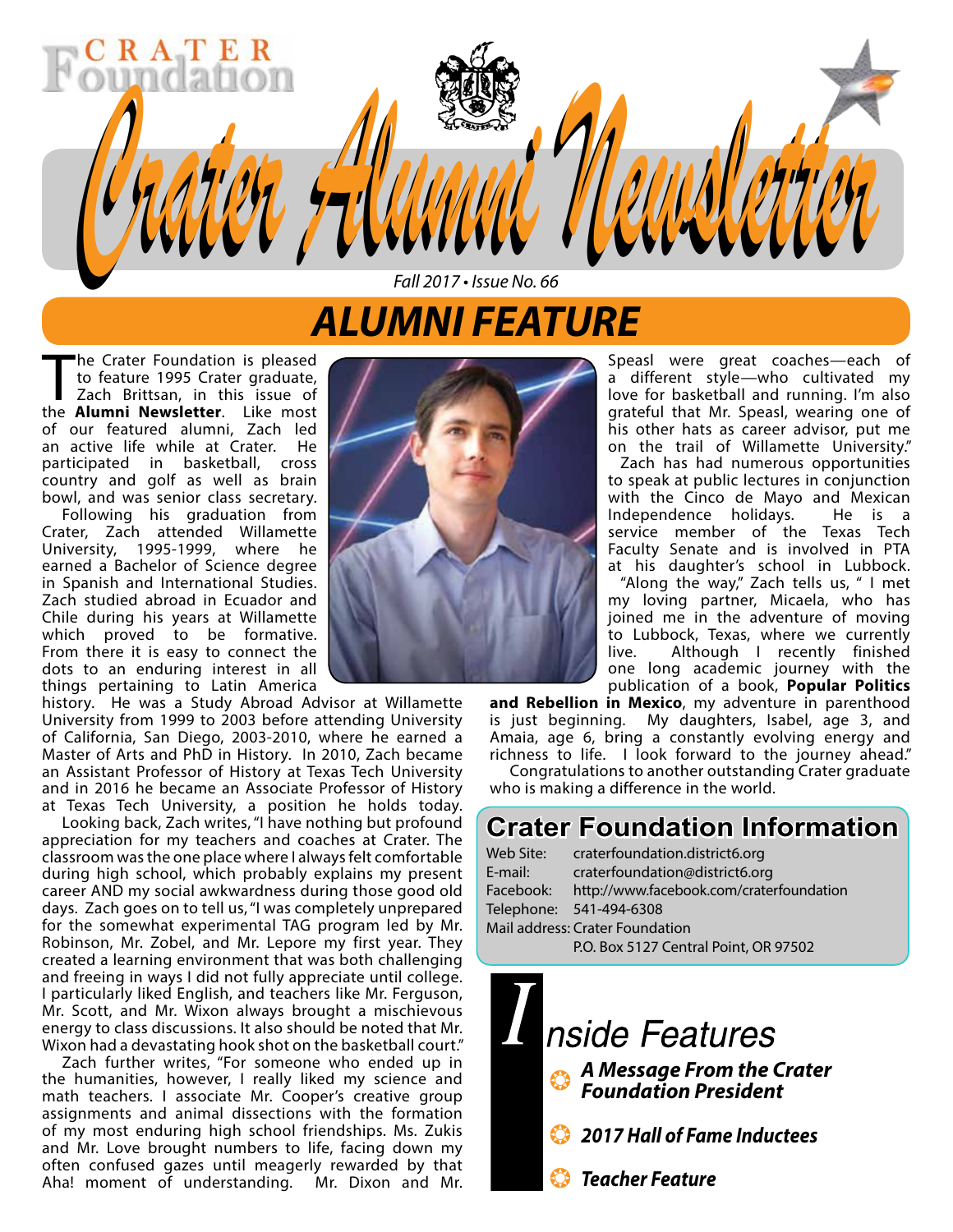# Message From The President

Once again it's fall and the time that I write an ar- ticle for the Alumni Newsletter. As I've written in the past, the Crater Foundation is functioning well and we're proud to inform people that we have awarded over \$285,000 this 2017 year to graduating seniors from Crater High and to Crater graduates who have completed at least one year of college. That brings our total figures to 4078 Crater High taling more than 4.3 million dollars awarded since 2000. We continue to give financial assistance to everyone who graduates regardless of GPA. All they have to do is gradu- ate and apply.

rected the Crater High Hall of Fame and induct graduates

in either the Achievement or the Athletic Hall of Fame yearly. We are also in the development year of a mentor- ing program that will assist graduates as they enter their first year of college. We feel a mentor will assist those students who may be struggling to stay in college for a variety of reasons.

Our annual December Crater Foundation Dessert Auction continues to be a huge success bringing in ap-<br>proximately \$70,000 yearly. We have over 500 Founda-<br>tion supporters attending this gala event yearly.

Our Summer Wine Event held at Del Rio Vineyards has also become a very popular event and another Foun- dation event held annually.

So as you can see, we are busy with many projects all in an attempt to make a difference in people's lives. Thank god for the generosity of our community and alumni that supports our goals and missions.



*2017 Crater High School Hall of Fame Inductees Our third Hall of Fame induction was held on October 14th with approximately 150 people attending. Those Crater High graduates inducted into the Achievement and Athletic Hall of Fame included:*

#### **Achievement Hall of Fame**

**DARRYL SUMMERFIELD**, 1964 Crater High graduate. Darryl, already a member of the Athletic Hall of Fame, retired as a teacher/coach after 31 years from Crater High. Darryl has been instrumental in the organization and operation of the Junior Comet program that has included thousands of young people for the past 33 years.

**BOB TURNER**, 1964 Crater High graduate. Bob was a basketball and track athlete, while at Crater. He attended the University of Oregon and upon graduation, spent three years in the United States Army. In 1971 he began work for a small millwork company by the name of JELD-WEN. Over the years he became Senior VP, Executive VP, Vice Chairman of the Board and retired in 2010 as Chairman of the Board. He has been on the OIT Foundation Board, the University of Oregon Foundation Board as well as the JELD-WEN Foundation Board.

**JACK SNOOK**, 1968 Crater High graduate. Jack was a three sport athlete in football and basketball and was a two time All-Conference baseball player. He attended Southern Oregon State College and joined Jackson County Fire District 3 advancing to the position of Deputy Fire Chief, then became the Fire Chief at Lake Oswego and later moved to the Fire Chief's positon at Washington County Fire District #1. He organized and was Chief/Administrator for Tualatin Valley Fire & Rescue, which is Oregon's largest Fire Department. Upon retirement, he started a business; Emergency Services Consulting International which today is one of the most successful and well known police, fire, EMS and communications consulting companies in America.

**AMY REINWAND HENDRICKS**, 1986 Crater High graduate – Senior Class President – Honor Society - Homecoming Queen – played Volleyball and Basketball. 1990 – Graduated from University of Oregon with a degree in Broadcast Journalism. Became TV Anchor at KYVZ-TV Bend, Oregon, KVAL TV Eugene, Oregon, KABB – TV San Antonio, Texas, KTVX –TV Salt Lake City, Utah, KNXV-TV Phoenix, Arizona, KGW-TV Portland, Oregon, KOIN – TV Portland, Oregon and KPTV –TV Portland, Oregon. Her Special Assignments included the NBA Finals, Chicago, 1998; NCAA Basketball Championship, San Antonio, 1998; Summer Olympics, Sydney Australia, 2000; Winter Olympics, Salt Lake City, 2002; Academy Awards 2003, 2004, 2005; Super Bowl, San Diego, 2003; NBA Western Conference Finals, Phoenix, 2005.

#### **Athletic Hall of Fame**

in basketball and track and was a three time All-Conference and All State basketball player. He was top 5 scorer and rebounder in the Southern Oregon Conference his sophomore, junior and senior years. Attending Southern Oregon State College, he was named First team All-Conference basketball player his junior and senior years, scored over 1100 points during his career at SOSC and led the conference in points scored his senior year.

**LARRY SILLS**, 1974 Crater High graduate. Larry earned seven varsity letters in football, wrestling and track. He was named to the first team All-Conference football team in 1973 and first team All-Conference and All State in track in 1972. He continues to hold the Crater High track record in the 110 high hurdles at 14.2 a record that he has held for 43 years. Larry attended Western Oregon University where he was the leading rusher on the Wolves football team as a freshman. In 1976 he joined Medford Fire and Rescue and spent the next 35 years in that profession. He retired in 2011.

**RYAN GIPSON**, 2001 Crater High graduate. Ryan was an All-Conference football and baseball player, Played baseball for Shasta College and then for the Oregon State baseball team. He was named to the All PAC-10 team in 2005. He was a member of the Oregon State 2006 NCAA National Champion College World Series team. He played professional baseball in Illinois, Arizona and in Perth, Australia and became an assistant baseball coach at Oregon State University, an assistant baseball coach at Dixie State University and in 2016 he was named the head Baseball coach at Linn Benton Community College, a positon he holds today.

**ER SUTHERLAND WALKER, 2005 Crater High graduate. Tyler** played softball and was named to the All-Conference first team her sophomore, junior and senior years and received All- State honors also her sophomore, junior and senior years. She attended Western Oregon University to play softball and was named Freshman of the year in the Great Northwest Athletic Conference. She was named First Team All-Conference her four years at Western Oregon. She was inducted into the Western Oregon University Hall of Fame in 2015.

**2000 CRATER BASEBALL TEAM**, This group of young men was OSAA State 4A (large school) Baseball Champion defeating North Medford  $5 - 2$  and finishing the season with a 27 – 3 record. The members were: Casey Campbell, KJ Chubb, Ramon Cortez, Brent Foster, Ryan Gipson, Josh Hinojosa, Jared Maddocks, Craig Mulder, Brian Overstake, PJ Pardee, David Sills, Ken Strate, Jeremiah Towes, Rob Williams. Coaches, Chuck Dominick, Leon Stupfel, John Weige, Jim Powell, Scott Carle, & Ray Smith.

We strongly encourage readers to visit the Crater Foundation Web site at www.craterfoundation.district6.org. and read a complete biography for each of these outstanding Hall of Fame Inductees. A form for Hall of Fame nominations is also available on the web site.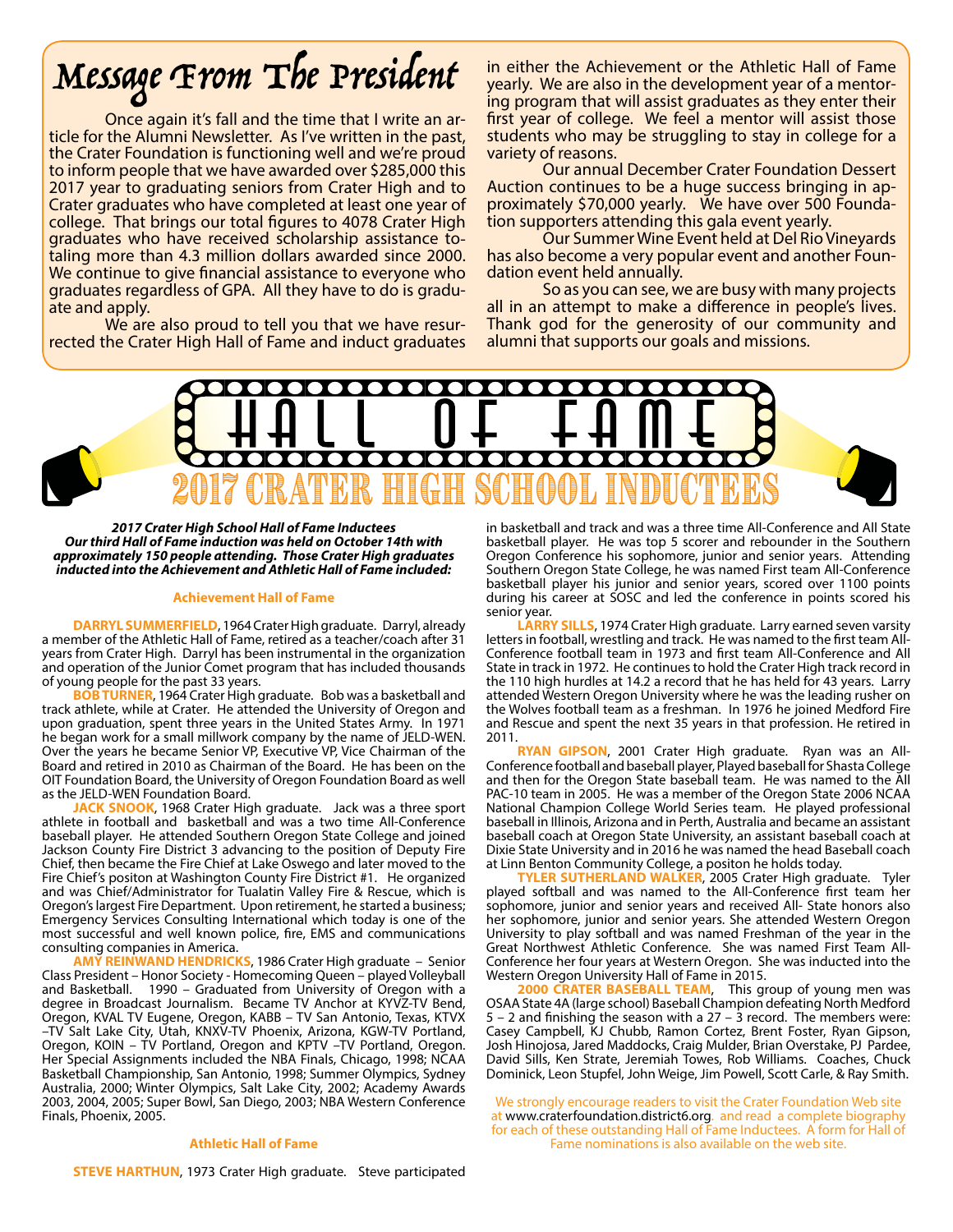# Teacher Feature Karyn Hale Left Her Mark at Crater

Karyn Hale spent all 30 years of her<br>teaching experience at Crater High<br>School and is remembered as a caring,<br>demanding and compassionate teacher who teaching experience at Crater High School and is remembered as a caring, demanding and compassionate teacher who touched in a very positive way many young lives. She taught a number of subjects while at Crater but is probably best remembered as a Psychology teacher who helped develop and write the curriculum for the national Advanced Placement Psychology class. Karyn was a co-founder of the Crater Social Services School, a school-within-a-school that eventually led to the Crater Academy of Health and Public Service. In addition to her teaching duties, for a time she was a track and cross country coach and for many years was the advisor to the Crater International Club, assisting with the Crater foreign exchange program. This led to her organizing and leading sixteen international trips with members of the International



### **FRED MEYER COMMUNITY REWARDS Donating to the Crater Foundation**

If you are a Fred Meyer shopper, you can donate to the Crater Foundation with each purchase at no cost to you. Fred Meyer is donating to non-profits in Alaska, Idaho, Oregon and Washington. Here's how it works:

#### **Sign up for the Community Rewards program** GO TO - **www.fredmeyer.com/communityrewards** CLICK ON - **Rewards Card Now**

• You can search for us by name – The Crater Foundation or by our NPO or non-profit number 89669.

• You will need to have your Fred Meyer Rewards card number available for this. If you do not have a Rewards Card, they are available at the Customer Service desk of any Fred Meyer store.

### **Reminder!!! Alumni Dues**

Yes it's the time of year that we annually remind everyone to send in their Crater Alumni dues of \$10. Remember, the revenue raised from these dues is used to help defray the costs of the Alumni Newsletter. We now are mailing this Newsletter to nearly 9000 alumni. The cost for three publications each year is approximately \$5500 and the dues received usually amounts to about \$3000. At this time the Crater Foundation picks up the remainder of the expense; however, we're not sure how long we can continue to do so.

Our goal is for the dues to pay 100% of the publication and mailing costs. As the mailing list increases so does the expense. Your continued help in meeting these publication and distribution costs is needed. Any additional amount over the \$10 annual dues will be greatly appreciated.

When paying dues, simply fill out the form on the back page of the newsletter, include your e-mail address, and send it in with a check for your dues.

*Also, please send information about yourself (if you haven't already done so); where you live, what work you do and something about your spouse and children. We like to share this information with all Crater alums.*

Club to Europe, Central America and China.

After retirement from Crater in 2010, Karyn has kept busy working at Superior Athletic Club, working with School District 6 homeless students and is on staff at her church, Living Waters Church of Medford, where she mentors young adults as well as leading mission trips to Indonesia and Alaska. She and her husband, Lynn, retired Dean of Students from Crater, are kept busy with three children and six grandchildren and volunteer work but have found time for extensive travel both internationally and domestically.

Reflecting on her teaching years, Karyn relates, "Being a teacher taught me to never misjudge a student even when you have to search for a redeeming quality. Never give up hope for students as they have a compelling need for someone to care for them and believe in them." She cherishes the teaching career she had because she

found that "the everyday interactions with my students allowed me to really get to know them, and I was honored that they wanted to get to know me." With her strong background in Psychology she especially enjoyed helping kids develop problem solving skills, seeing the lights go on when something of significance was achieved and understood, and she tried to realize and understand the "whole" student and where they were coming from.

Now, removed from the classroom, she finds that "Facebook has allowed me to reconnect with my former students. It is so wonderful to read about their families and successes. I feel privileged to have worked with these wonderful students. I absolutely loved teaching." It is no surprise that Karyn's students loved her.

## **Fall Athletic Results 5A-3 Midwestern League**

*Now in the 5A-3 Midwestern League in all sports, the Comets compete against Ashland, Churchill, Eagle Point, Marist, North Eugene, Springfield and Thurston.* 

As the regular season came to an end the Crater football team finished 4th in the league and qualified for a state playoff game. As we go to press the Comets first round of the state playoffs is South Albany. The Comets finished their regular season with a 5-4 record.

 The Crater volleyball team finished the season in 4th place and qualified for a state play-in game. They finished the regular season with a 9 - 9 record. Their season came to an end when they were defeated by Dallas in the state play-in game.

 The Crater boys and girls soccer teams also played all opponents in the Midwestern League. The boys finished the season with a 2-10- 2 record and failed to make the state playoffs. The girls soccer team finished the season with a 1-10-0 record and also failed to make the state playoffs.

 The Crater boys and girls cross country teams are also in the Midwestern League. The boys finished the season placing 1st in the conference led by three time state champion, senior Andy Monroe who finished first. The team qualified for the state meet to be held on November 4th. The Comet girls also finished 1st in the conference led be two time district champion, senior, Ariana Marks who also finished first. The girls team also qualified for the state meet also to be held on November 4th.